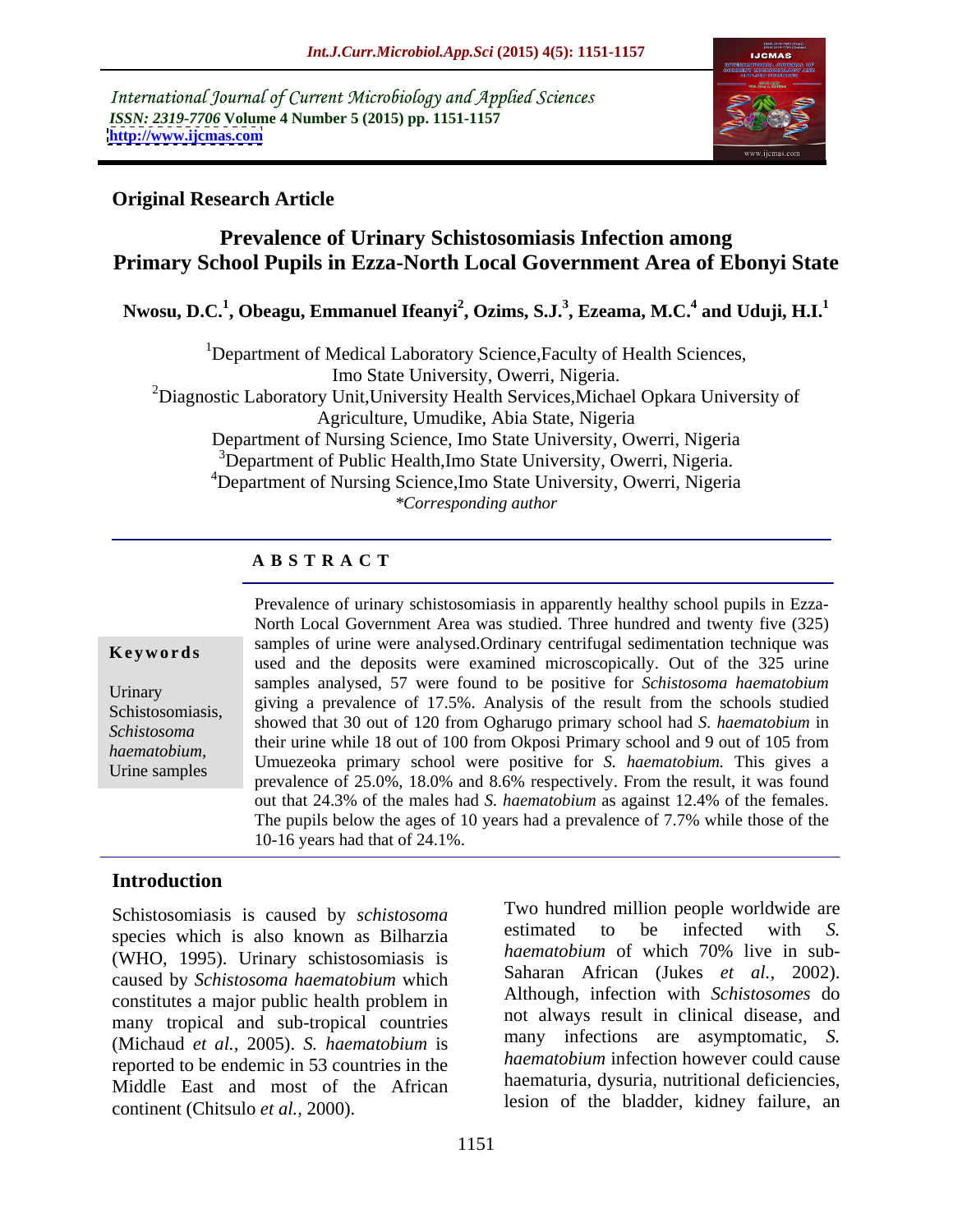Accordingly, the estimates for morbidity and excreted by the snail, the infective free mortality in affected populations are high swimming cercariae then penetrate the intact with school age children usually presenting with the highest prevalence and intensity of infection (WHO, 2002). Nigeria is one of However, the intensity of the urinary the countries known to be highly endemic schistomiasis is measured by quantitative for urinary schistosomiasis with estimated egg counts of feaces or urine, which shows 101.28 million persons at risk and 25.83 the heaviest burden in the youngest age million people infected (Engels *et al.,* 2002). group (Engels *et al.,* 2002). The child's risk Studies,in Nigeria among school aged of infection increases peaking between the children in various parts of the countries and age of 10 and 20 (Kabatereine *et al.,*2004). in both rural and urban environments have shown that *S. haematobium* is clearly a **As** a result of consequences of problem of this aged children ranges from 20-40% in typical communities (Umar and the previously reported prevalence of the Parakoyi, 2005). infection in South-East of Nigeria, this is

Schistosomiasis was first described in 1851 by Theodor Bilharz, after whom the disease 1. Investigating the prevalence of urinary was initially named bilharzia (Ross *et al.,* 2002). Five species of *Schistosomes* have been identified, of which the most commonly found three are *schistosoma mansoni, S. japonicum,* and *S. haematobium* 2. Establishing a relationship between age (WHO,1998).In generally, *S. mansoni* is the most widely spread (Kabatareine *et al.,* 2004). S. *haematobium* is concentrated in Africa and the Middle East, while *S.* 

The *S.mansoni* and *S.japonica* cause chronic hepatic diseases and intestinal fibrosis (Arthur *et* al., 1998). The *S. haematobium* affects the urinary tracts and kidney as well as the reproductive system (Stothard *et al.,*

personal hygiene and swimming or by Oshiegbe, Umuezekoha, Umuezeoka, cultivation and irrigation (Cheesbrough, The climate is tropical and vegetation1998).

elevated risk of bladder cancer and in The transmission of urinary schistosomiasis children-growth redardation (Mostafa *et al.,* is contigent on the presence of infected 1999). water, intermediate host and contact with human population (Ekwunife, 2003). Once skin of humans (Robber *et al.,* 1993).

As a result of consequences of schistosomiasis infections in children and therefore, aimed at:

- schistosomiasis among primary school children in Ezza North Local Government Area of Ebonyi state.
- and sex in the distribution of the disease.
- 3. Determining the source of the infection.

*Japonica* is found in Asia (WHO, 2002). All these, will help the welfare of Ebonyi state particularly the L.G.A. studied.

# **Materials and Methods**

### **Study area and sample collection**

2006). The study area was Ezza-North Local People are affected by contact with stagnant Nigeria. This Local Government is made up water used in normal activities such as of the following communities. They include: professional activities such as rice Ogharugo, Okposi and Oriuzo respectively. Government Area in Ebonyi state of Oshiegbe, Umuezekoha, Umuezeoka,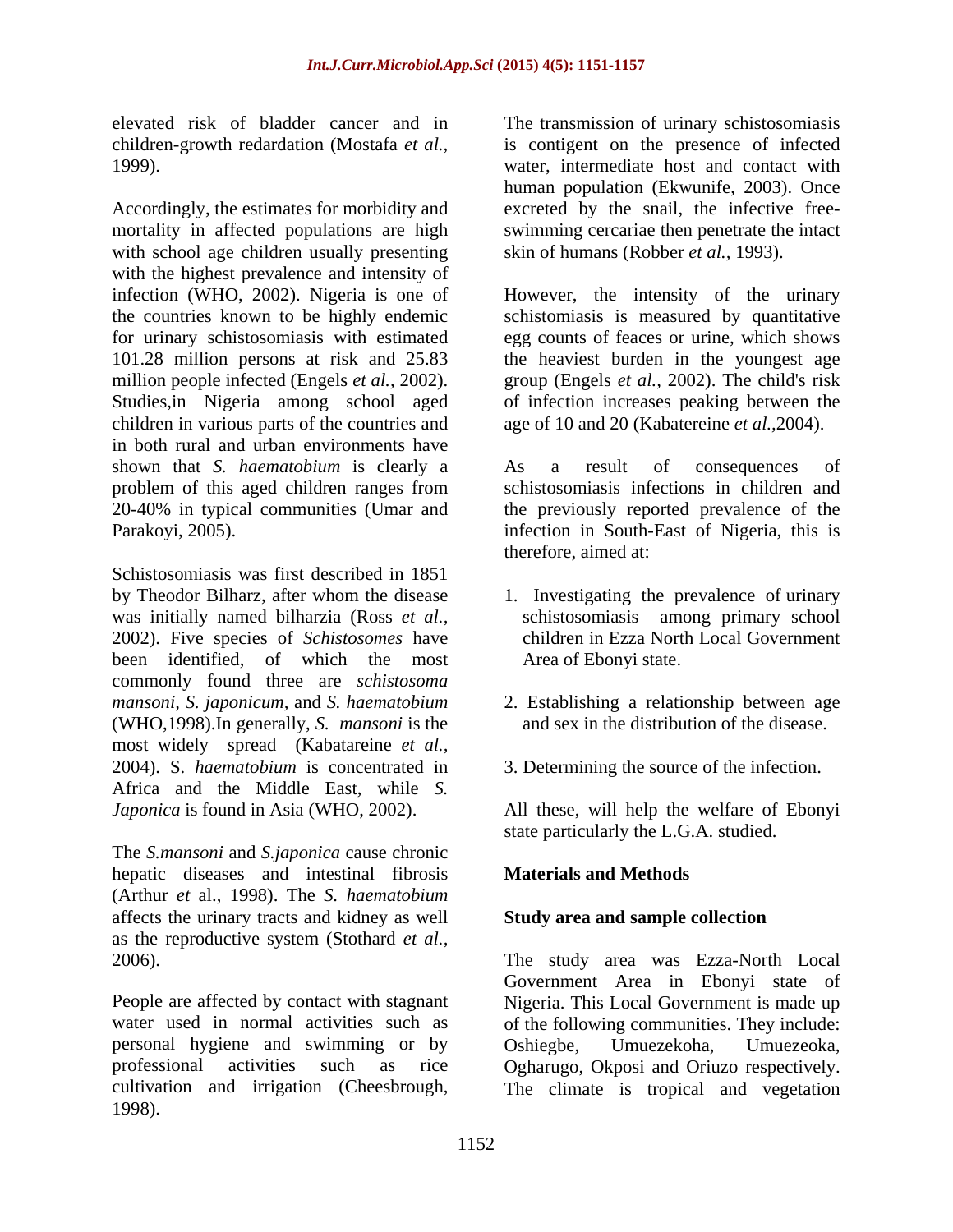forest with an average annual atmospheric between April and October, while the dry The major sources of water supply in these light. communities are rivers, streams and ponds.

Most communities are engaged in subsistence farming and fresh water fishing. In the laboratory, the following analysis Extensive use is made of various stream and were carried out; ponds for their water related activities like drinking, bathing, washing, swimming and Macroscopic analysis for the appearance of other ' domestic work. Their economic the urine sample. activities are based on agricultural work, involving cultivation of rice, yam, corn, cassava, potatoes, tomato, pepper,groundnut etc and these constituted the source of income of the people living in that area.

Out of six communities, three communities and centrifiiging at 5000 rpm for 5 minutes were chosen for the study. One primary to sediment the *schistosoma* ova. After school from each community was used for centrifugation, the supernatant was decanted the study. Before the commencement of and a drop of sediment was added onto a sampling in each school, a letter together grease free slide and covered with with approved note from the local coverslip.The sediment was examined government Education secretary was sent to microscopically under x10 objective lens the Headmasters/Headmistresses of the and x40 objective lens respectively and the school to give them an idea of what the number of ova on the slide were counted and study-was all about and to seek their reported as number per high power field cooperation. Thereafter, I instructed the subjects on how the sample could be collected correctly without contamination. I selected the subject at random whereby all

urine sample which was collected into clean because the excretion of *S. haematobium* of infection between school ages and the

characteristic is predominantly the rain ova in urine is highest with peak around temperature of about 30°C. There are two samples were transported in a cool box distinct seasons. The wet season takes place along with an ice pack to keep the samples season occurs from November to March. egg from hatching as a result of exposure to midday (Chessbrough, 1998). The urine in dark and cool environment to avoid the light.

# **Laboratory analysis**

were carried out;

the urine sample.

# **Microscopic analysis**

Urine collection **Ekwunife (2003)**. This involved the transfer The examination of urine samples for ova of *schistosoma haematobium* was carried out using sedimentation method as described by of the urine sample into a centrifuge tube (HPF) of urine samples.

# **Sample anaylsis**

the subjects in the population were assigned The analysis of collected, observed and for sample collection with the active support recorded samples were done using simple of staff and pupils of the three schools. A arithmetic percentages (%) and chi- square total of 325 pupils were used for the study.  $(X^2)$  statistical test method. The general The samples in this study area were terminal determined by simple percentages of sterile universal containers. The samples rates of prevalence were compared using  $X^2$ were collected between 10:00hr and 14:00hr tests. Similarly, the difference in prevalence prevalence of urinary schistosomiasis was infected and non-infected individual. The 2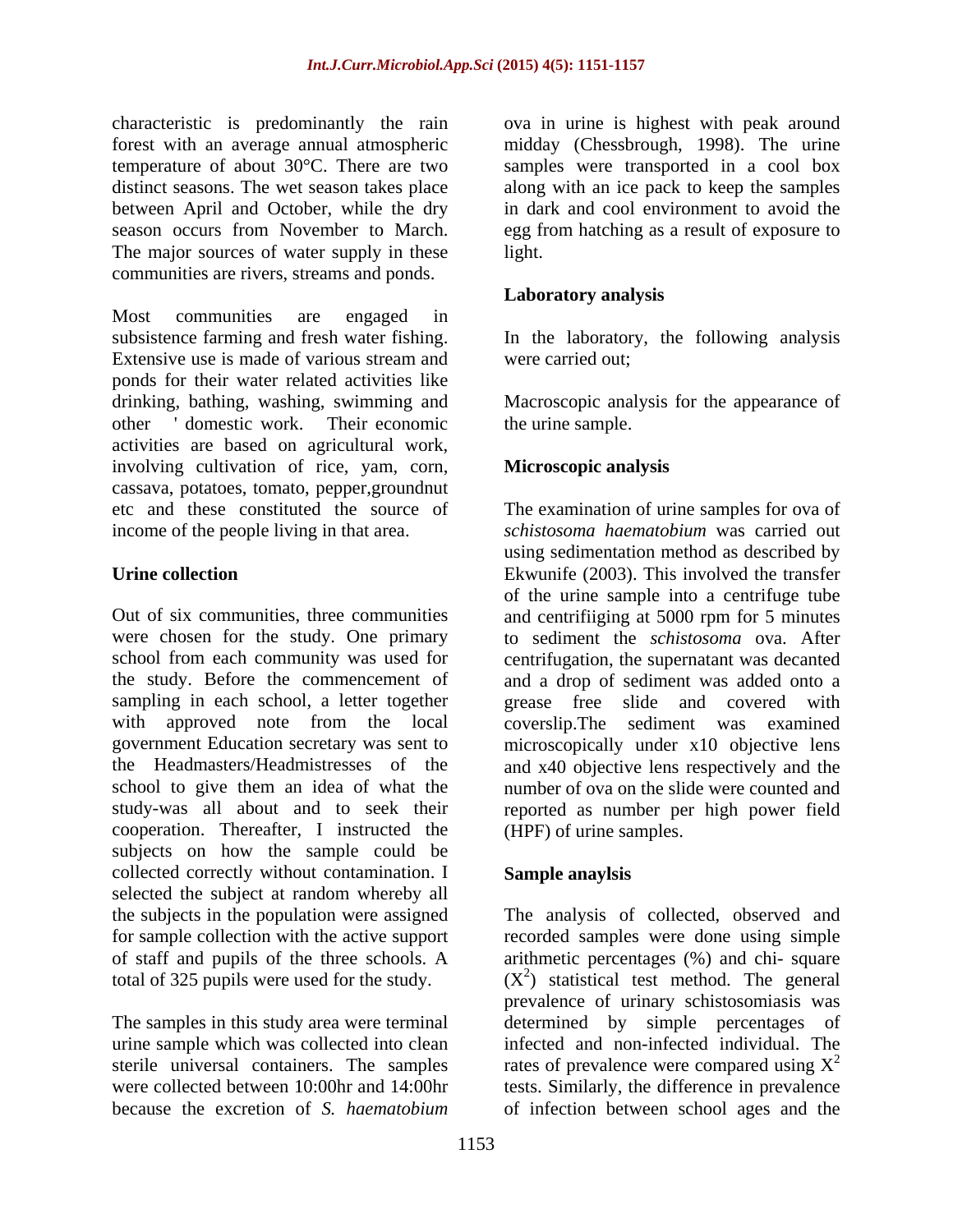Out of the 325 urine samples analysed, of:Abia(39%), Imo(18%), Edo(19%), 57(17.5%) were positive for *S.haemfgpbium*  while 268 (82,5%) were negative (see table 1),giving a prevalence of 17.5%. Out of 120 urine samples examined in community primary school Ogharugo, 30 (25.0%) were negative. From the 100 urine samples from showed a prevalence of between 17% and Communit Primary School Okposi, 18(18.0%) were positive while 82(82.0%) negative. Out of the 105 urine samples The study which showed a 17.5% of collected from the pupils of community prevalence of S. haematobium showed a primary school Umuezeoka, 9(8.6%) were positive while 96 (91.4%) were negative is also shown in the table 1). taken since 1998 are achieving good result.

to the ages of the pupils, it was found out that out of the 130 pupils below the ages of 10 years, 10(7.7%) had *S. hoematobium in* Okposi and community primary sc<br>*their urines while* 47(24.1%) pupils out of Umuezeoka with the prevalence *their urines while* 47(24.1%) pupils out of Umuezeoka with the prevalence of 195 within the ages of 10 to 16 had *S.* 

urine samples examined from males, 34(24.3%) were positive while 106(75.7%) were negative. Looking at the urine samples irrigation affect the prevalence from the females, 23(12.4%) were positive

water available to the communities studied, *et al.*, 2002). the infection rate of water supply from Ogharugo quarries pit and streams, Okposi streams and rivers, and as well as Umuezeoka rivers and wells were the communities as their sources of water 34(19.7%), 17(17.3%) and 6(11.1%) supply and waste management differed.respectively.

variation rate by sex of pupils was also Urinary schistosomiasis is endemic in south calculated by arithmetic percentages east of Nigeria. The figures reported by **Result and Discussion** in the seven state of the south-east of positive while 90(75.0%) were 2001). Also, a survey in 1998 (korve ,2001) Anosike *et al.(* 2000) which was carried out Nigeria showed prevalence rate of:Abia(39%), Imo(18%), Edo(19%), Anambra(26%), and Ebonyi(67%).Out of the 325 urine samples analysed,57(17.5%) were positive for *S. haematobium.* The prevalence of S*. haematobium* in Ebonyi State in 2001 was 21.5% (Anosike *et al.,* showed a prevalence of between 17% and 70% in Ebonyi State.

> The study which showed a 17.5% of prevalence of S. *haematobium showed a reduction in the p*revalence rate. This is an indication that the preventive measures

When the results were looked at in relation Community primary school Ogharugo had haematobium in their urine (see table 2) waste/sewage disposal system, unhygiene Prevalence by sex distribution, from the 140 participation of pupils in water contact while  $162(87.6%)$  were negative (see ecological conditions are necessary for the table3). breeding of the snail that allows for higher Table 4 shows a reflection of the sources of intermediate host for this parasite (Anosike highest prevalence of  $30(25.0\%)$ followed by community primary school Okposi and community primary school Umuezeoka with the prevalence of 18(18.0%) and 9(8.6%) respectively. Poor condition in the community and active participation of pupils in water contact activities like swimming or professional activities such as rice cultivation and irrigation affect the prevalence (Feheesbrough, 1998). Availability of these density of snails, which serve as an *et al.,* 2002).

> The conditions might explain the differences in the prevalence of S *haematobium* among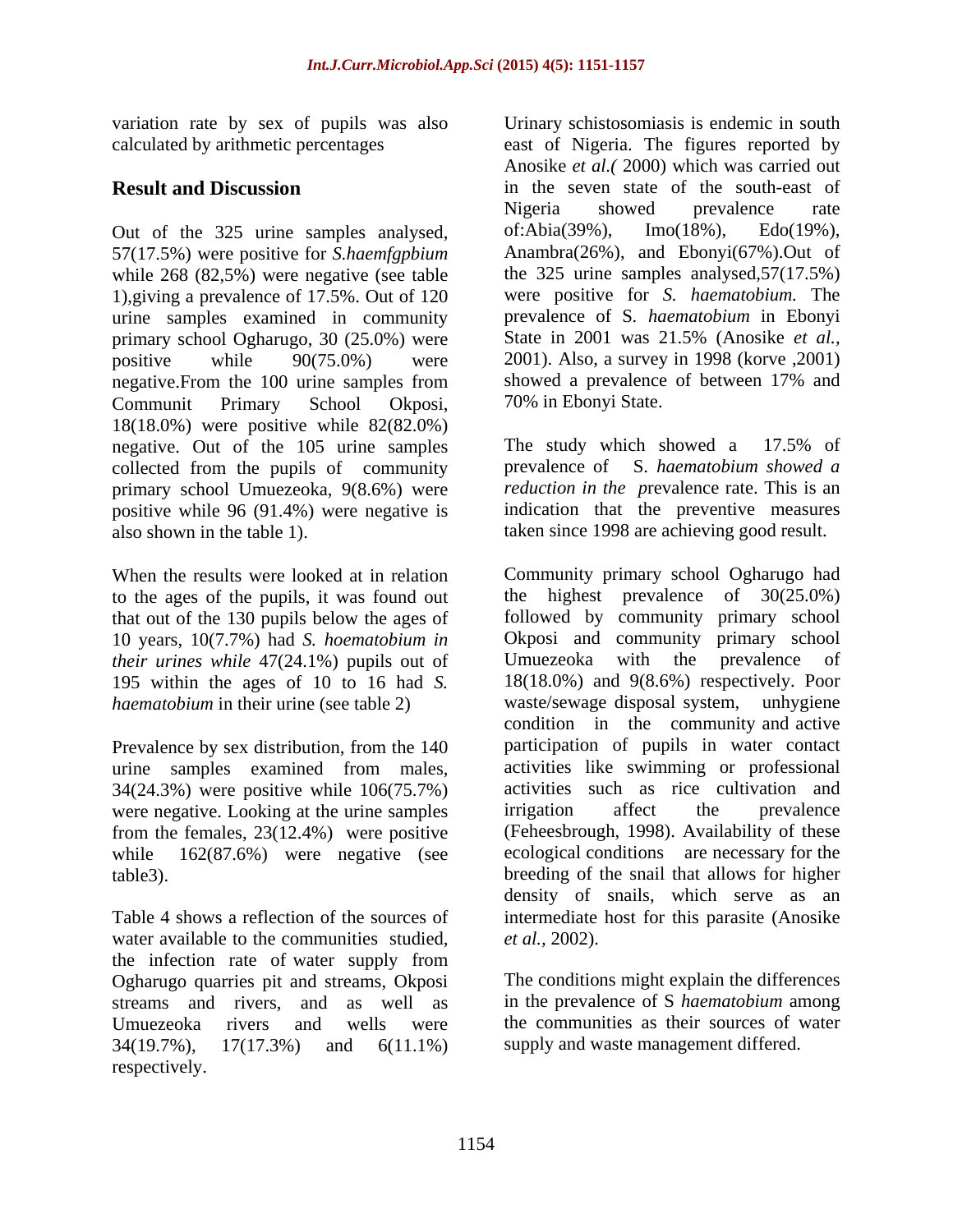### **Table.1** Prevalence of S. haematobium among the primary schools examined within Ezza North L.G.A

| Community<br><b>Primary Schools</b> | Number Examined | Number of Positive $(\%)$ | Number of Negative (%) |
|-------------------------------------|-----------------|---------------------------|------------------------|
| Ogharugo                            | 120             | 30(25.0)                  | 90(75.0)               |
| Okposl                              | 100             | 18(18.0)                  | 82(82.0)               |
| Umuezeoka                           | 105             | 9(8.6)                    | 96(91.4)               |
| Total                               | 325             | 57(17.5)                  | 268(82.5)              |

#### **Table.2** Prevalence by sex distribution

| $\mathbf b$ | Sexes Number Examined Number Positive(%) Number Negative(%) |          |           |
|-------------|-------------------------------------------------------------|----------|-----------|
| Males       | 140                                                         | 34(24.3) | 106(75.7) |
| Females     | 185                                                         | 23(12.4) | 162(87.6) |
| Total       | 325                                                         | 57(17.5) | 268(82.5) |

#### **Table.4** Prevalence in relation to the communities sources of water supply

|           | <b>Source of Water Supply</b>   | <b>Infections Rate</b> |
|-----------|---------------------------------|------------------------|
|           |                                 |                        |
| Ogharugo  | <b>Quarries Pit and Streams</b> | 34(19.7%)              |
| Okposi    | <b>Streams and Rivers</b>       | 17(173%)               |
| Umuezeoka | Rivers and Wells                | $6(11.1\%)$            |

males as against 23(24.3%) in females .This difference has been reported in various cooking. These activities by the males may communities in Nigeria (Ofoezie et al, 1997). The prevalence of 34(24.3%) was found in bathing and fishing while most young girls<br>
males as against 23(24.3%) in females. This are retained at home for house errands and<br>
difference has been reported in various cooking.

The prevalence of 34(24.3%) was found in bathing and fishing while most young girls are retained at home for house errands and explain the difference.

> The age in the distribution of infection with S *haematobium* in these communities was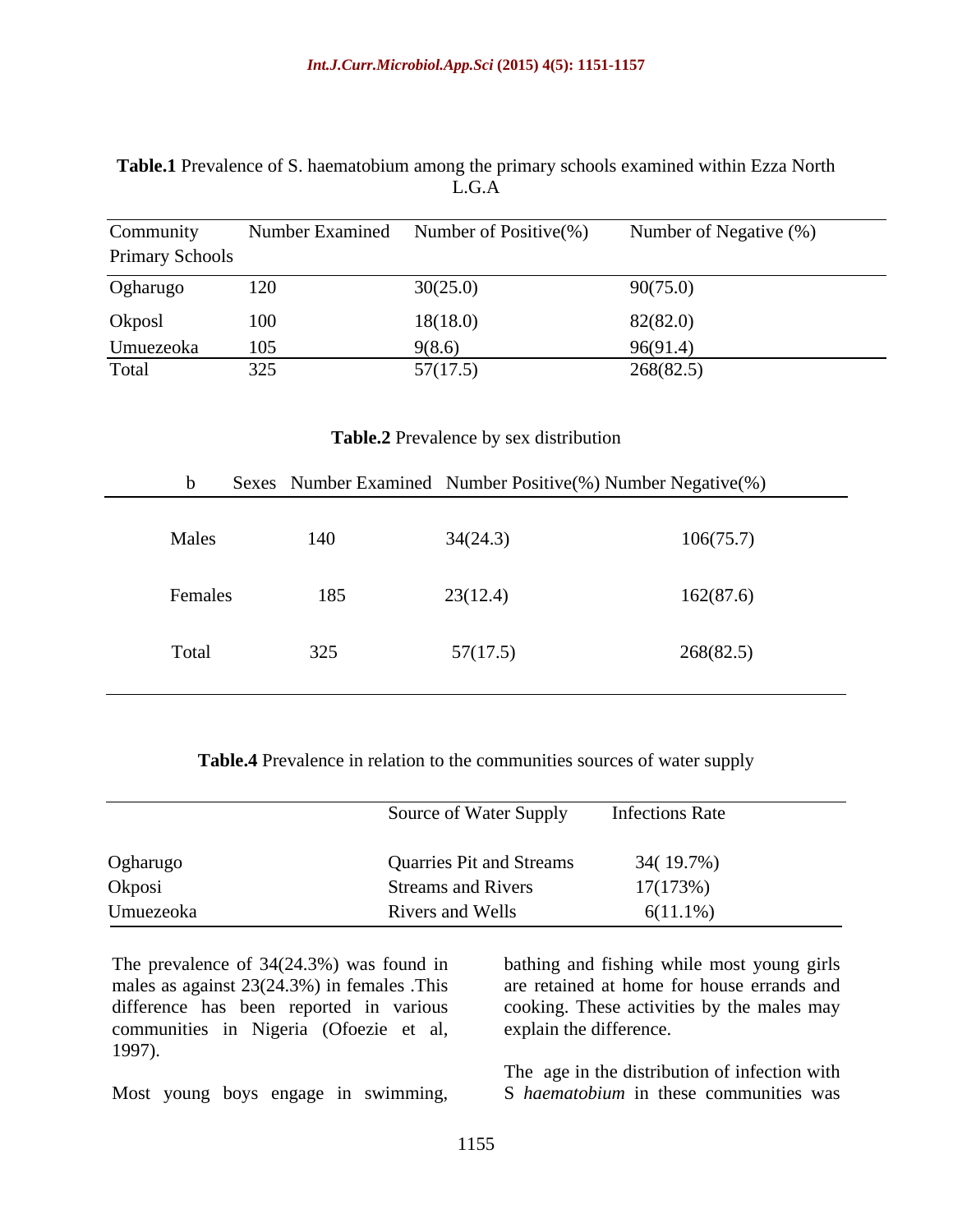had the higher prevalence of  $47(24.1\%)$  Epidemiology of urinary than those in the age group below 10 years who had the prevalence of 10(7.7%). *This*  finding is similar to the work of Kabatereine *et at.(2004)* who reported that the child's Arthur, C., Young, R.C., Nevels, H. (1998) risk of infection increases peaking between .Chronic consumption due to

This work shows that there is still a high prevalence of *S. haematobium* in the Ezza Chitsulo, L., Engels, D., Montresor, A., North L.G.A. studied, however, there has been a reduction in the last 15 years probably owing to improvement in Acta Tropica 77:41-51. education, it is therefore, recommended the Cheesbrough M. (1998): District Laboratory

- 1. Local government authority should
- 2. People should be further educated on the schistosomiasis and new approaches preventive / control measure of this
- 3. Efforts should be made to eradicate the

The present study contributes to the management and control strategy of urinay

This should also draw the attention of government as various levels in the need to  $\blacksquare$  Kabatareine, N., Brooker, S. and eradicate *S. haematobium* by the provision

- Anosike, J.C., Nwoke, B.E.B andNjoku, A.J
- Anosike, J.C: Njoku, A.J., Nwoke, B.E.S, Ajero, C.M.U:, Osagiede, U.R;
- such that the pupils from 10 years and above Okoro, Oru. and Nwosu, D.C. (2002). Epidemiology of urinary schistosomiasis in Ebonyi State Nigeria. *Intl. J. Envt Hlth. And Human Deopt* 3:5962.
- the age of 10 and 20. schistosomiasis and foreign body .Chronic consumption due to perforation, *Southern Medical journal,* 10: 35-53.
	- Saveold, L, (2000).The global status of schistosomiasis and its control, Acta Tropica 77: 41-51.
- following that; practice in tropical countries Part 1. Cambridge University Press, London, 1998.
	- provide good toilet facilities and potable Engels, D., Chitsulo, L.,Montresor, A. and water supply for domestic uses. Saviolo, L. (2002). The global infection. Tropica, Vol. 82 issues 2. epidemiological situation of schistosomiasis and new approaches to control and research. Acta
	- intermediate host. 1<sup>st</sup> edition. Klaax Nig. 100pg. Ekwunife, C.A. (2003). Diagnostic and study techniques in schistosomiasis.
- schistosomiasis. memory and slower reaction times in Jukes, M.C.H.,Nokes, C.A. and Alcock ,K.J. (2002).Heavy schistosomiasis associated with poor short-term Tanzanian school children. *Trop Med Mt Health, 7(2):104 -117.*
- of social and health amenties. and Geography of *S. Mansoni* in **References** *Tropical Medicine and International* Kabatareine, N., Brooker, S. and Tutahebwa, E. (2004). Epidemiology Uganda: Implications for planning. *Health, 9:372 - 380.*
	- .(2001). The validity of haematuria Schistosomiasis control Activities in in the community diagnosis of the South East of Nigeria. Pp 9-10. Korve K.N (2001). Report of
	- urinary schistosomiasis infection. Mostafa, M., Sheweita, S.A. and O' Connor, P*athology. 75:223 - 225.* P.J.(1999). Relationship between schistosomiasis and bladder cancer. *Clin Microbiol 12:97 -111.*